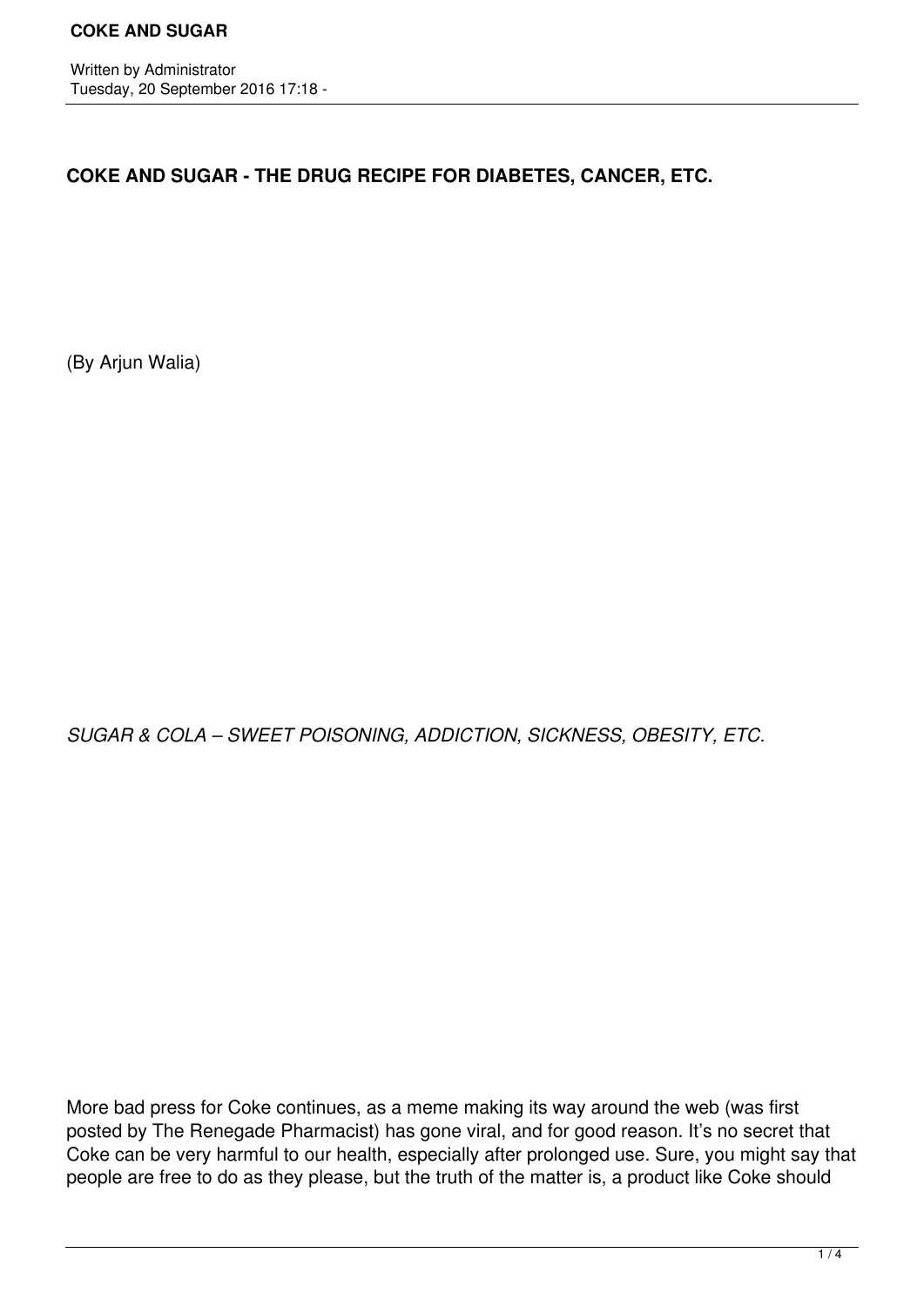## **COKE AND SUGAR**

Written by Administrator Tuesday, 20 September 2016 17:18 -

not even be on the market.

Sugar, primarily in the form of high fructose corn syrup (HFCS), is the highest calorie source in the united states today. While its mass appeal is vastly rooted in cultures worldwide, its health impacts are substantially detrimental and are often overlooked by the majority. HFCS literally makes you "stupid". Multiple studies have shown this, including one conducted by UCLA which showed how sugar lowers your IQ. Your brain lights up with sugar just as it does with cocaine and heroin. It's not something somebody can easily walk away from. What we are seeing is the same thing as drug addiction, and these giant food corporations know this. A Dutch health official recently called it the most dangerous drug of all time. A study claims sugar is just as addictive as heroin.

 "You end up with one of the great health epidemics of all time." – Dr. David Kessler, former FDA commissioner.

 A journalist showing a Coca-Cola President just how much sugar is in their drink. It's quite entertaining, particularly since there is absolutely no justification for just how much sugar they put into their drinks.

We consume so much sugar on a daily basis, most of which is not even real, natural, or organic, and it's probably one of the worst possible things we could be putting in our bodies. Sugar has a number of detrimental health effects and leads to many diseases, including diabetes and cancer, among many others.

It became popular in the United States in the late 1970's because it was a much cheaper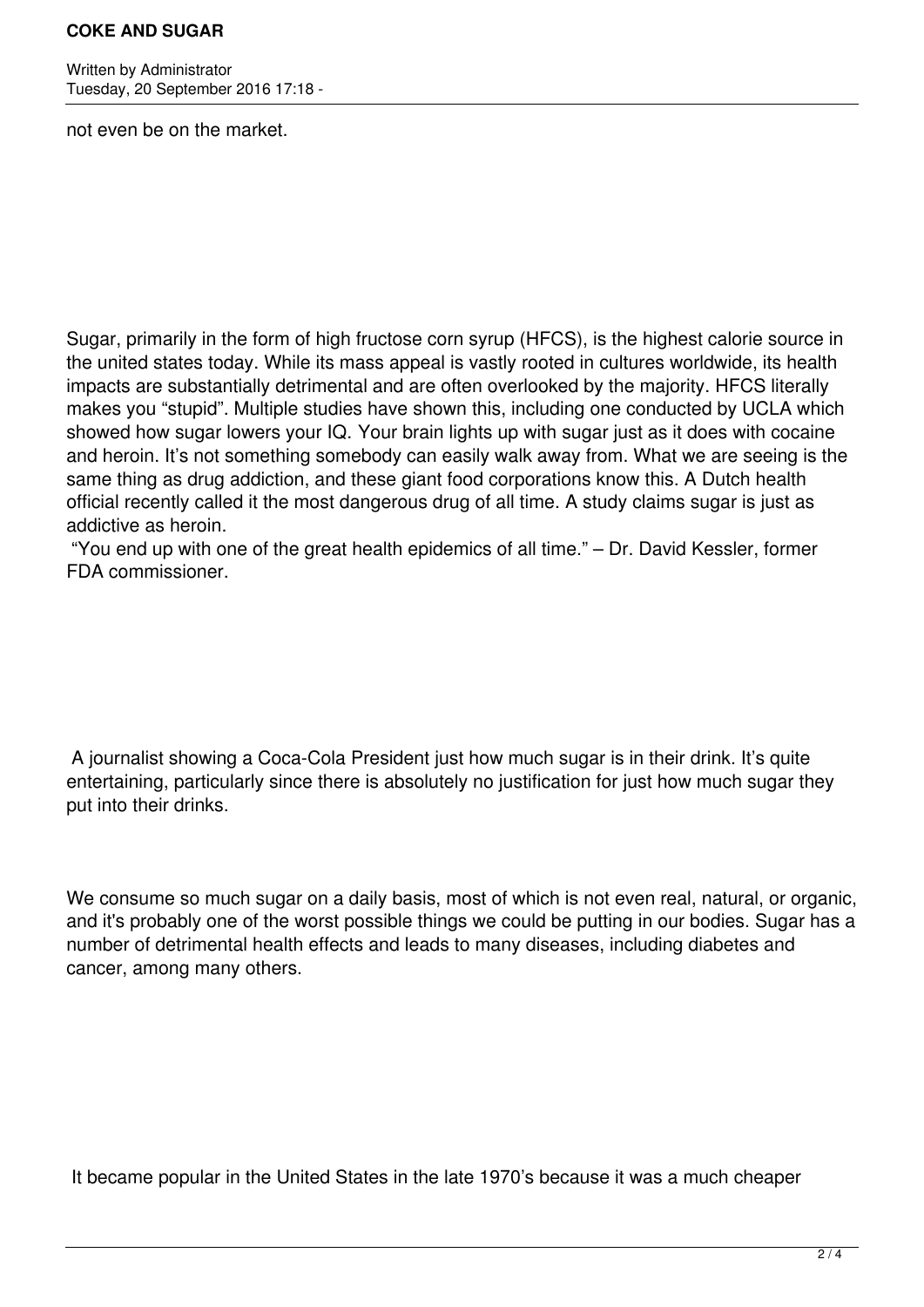## **COKE AND SUGAR**

Written by Administrator Tuesday, 20 September 2016 17:18 -

alternative to regular cane sugar. These days, we are consuming an average of 27 teaspoons of sugar per day, while the recommended daily allowance from the American Heart Association is no more

 than six teaspoons a day for the average woman and no more than nine for the average male. Why are we consuming so much sugar? And why exactly is sugar added into almost everything we eat?

## **IT'S NO SECRET THAT JUNK FOOD IS DESIGNED TO BE ADDICTIVE, AND THAT THE SUGAR WITHIN IT LITERALLY KILLS YOU. BE THE CHANGE, YOU STILL HAVE A CHOICE**

 Our world is full of harmful substances that we regularly consume each day. It's hard to believe that these substances (like Coke), made to be highly addictive, are marketed to the masses without consequence. The Coca-Cola corporation is promoting sickness, obesity, and lowered cognitive function. They are dumbing down society. How any human being can promote something that kills us is beyond my ability to understand.

AT THE END OF THE DAY, REGARDLESS OF HOW ADDICTING AND HARMFUL A PRODUCT IS, YOU STILL HAVE A CHOICE NOT TO CONSUME IT. YOU HAVE TO BE THE CHANGE. THESE CORPORATIONS HOLD NO POWER, THE POWER LIES WITHIN ALL OF US. WITHOUT US, THERE IS NO THEM.

"I want a nation of workers, not thinkers." – John D. Rockefeller